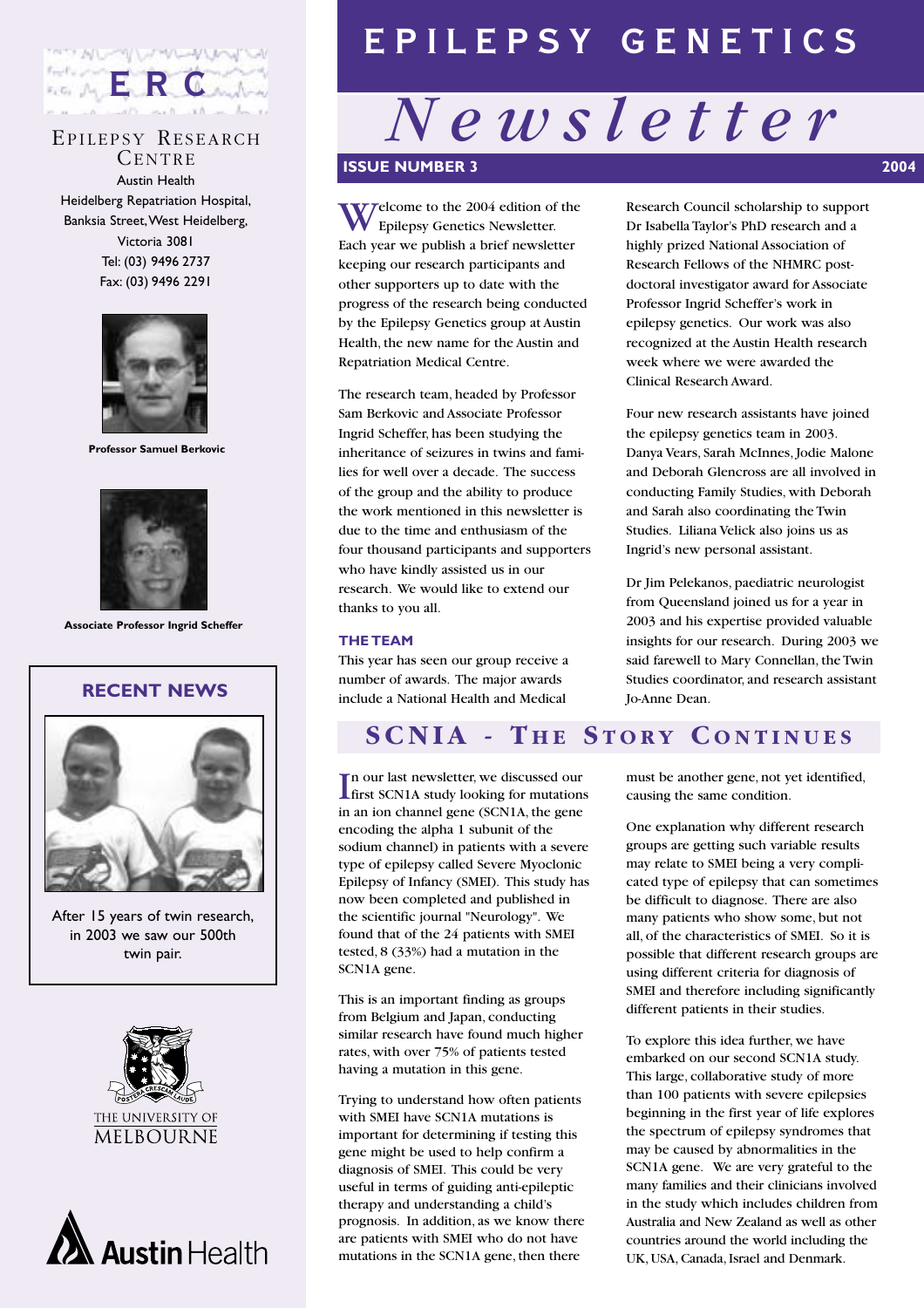### **W E ' V E C HANGED O U R N AME**

As you can see from the top of this newsletter we have changed our name from the Epilepsy Research Institute to the Epilepsy Research Centre (ERC). This change was made in order to reflect the true nature of the research group.

The ERC is focused on understanding more about all aspects of epilepsy, drawing together people employed by many different institutions across Melbourne. Our cohesive team of research collaborators come from institutions

including the University of Melbourne, Austin Health, Monash Medical Centre, the Royal Children's Hospital and the Brain Research Institute as well as many overseas centres.

We continue our strong collaboration with our molecular genetic laboratory at the Women's and Children's Hospital in Adelaide, headed by Associate Professor John Mulley and Professor Grant Sutherland with support from an Adelaide biotechnology company, Bionomics.

In conjunction with the change of name we have also unveiled our new website: *www.epilepsyresearch.org.au.*

This site provides information about some of the research projects being conducted by the Epilepsy Research Centre, as well as information for patients seeking treatment through Austin Health and details of how to contact the Centre. Helpful links for more information about epilepsy can also be found.



*The Epilepsy Research Centre and collaborators at the annual Epilepsy Research Retreat 2003 with leading epilepsy researchers Prof Jerome Engel (Los Angeles) and Prof Alan Connelly (London).*

### **PHARMACOGENETICS – CAN GENES AFFECT HOW WELL DRUGS WORK?**

Anti-epileptic drugs remain the<br>
cornerstone of medical treatment in epilepsy.They provide good seizure control for most patients. However, some patients keep having seizures despite taking multiple anti-epileptic drugs.

What makes one person respond to a drug, and not another? The type of epilepsy, the cause and the age of onset may all play a role.

A recent study from England suggested that genetics might also be important. The study looked at a gene (called ABCB1) that "pushes" anti-epileptic drugs out of the brain and into the blood stream. Several variations of the gene exist and they found that patients with difficult to

control epilepsy usually had one particular variant. It is thought that this variant may be more active than others, stopping the drug getting into or staying in the brain and preventing it from doing its job.

We are studying this gene and a number of other genes that may act in a similar way to see whether we find the same result.We will study a group of people with difficult to control epilepsy and a group with easily-controlled epilepsy, and look for genetic differences between the two groups.We hope that learning more about these genes will help us understand the exact role they play in our brains. This may explain why it is easier to control seizures in some people than in

others, help us to understand how different drugs work, and possibly lead to new medications or new approaches in how we use medications in the future.



*Two channels which "push" different amounts of anti-epileptic drug out of the brain and may be important in drug responsiveness.*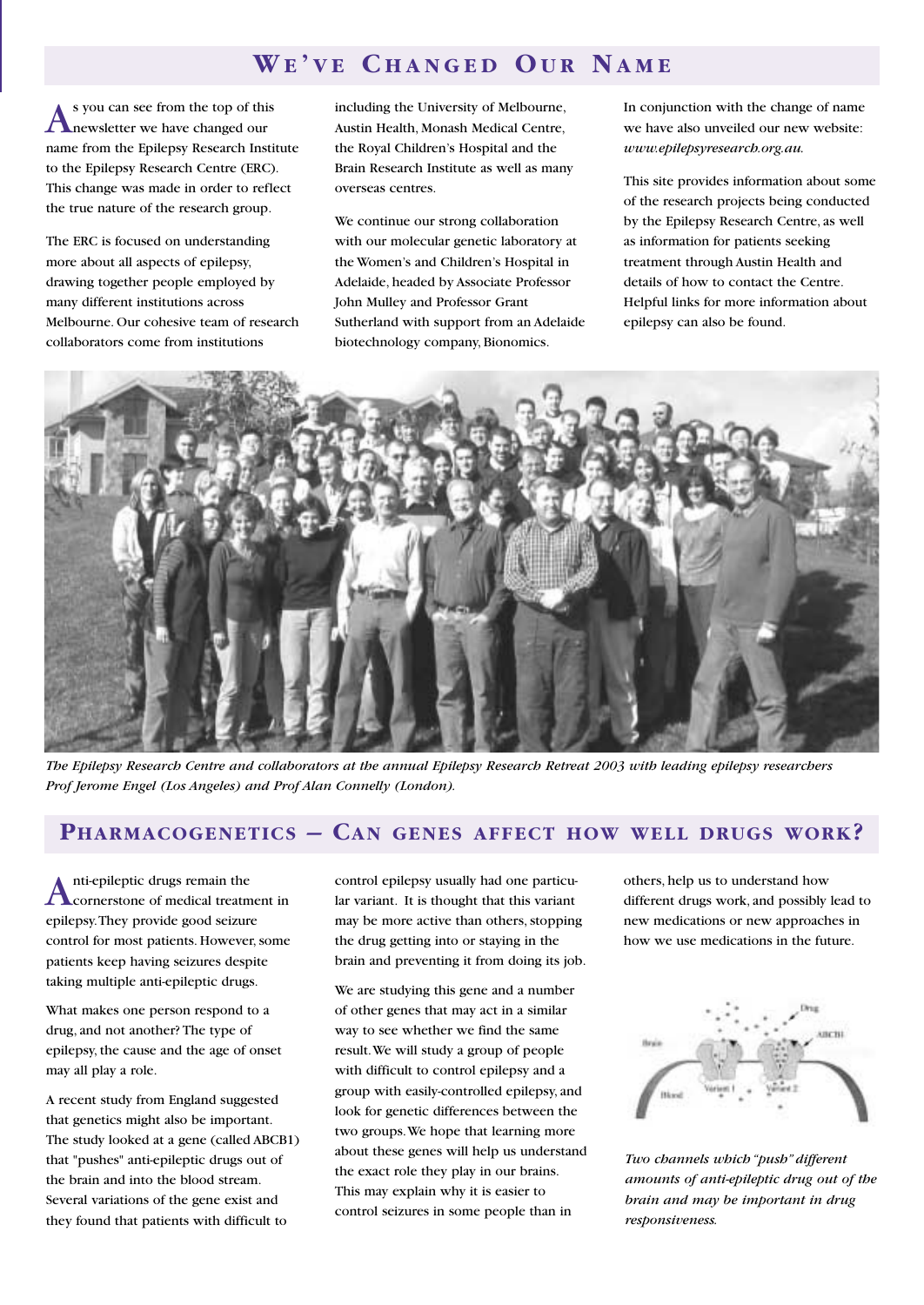## **B ENIGN F AMILIAL N EONATAL - I NFANTILE S EIZURES – 6 MORE FAMILIES**

At the time of our last newsletter, we<br>had recently published an article in the scientific journal "The Lancet" identifying the gene, SCN2A, which encodes the alpha 2 subunit of the sodium channel that causes a rare epilepsy syndrome that runs in families known as Benign Familial Neonatal-Infantile Seizures (BFNIS). BFNIS occurs at around two months of age, falling between two similar epilepsy syndromes that begin in either the newborn period or at about six months of age. Importantly the diagnosis of BFNIS can only be made when the family history is investigated in detail.

During the past year we have studied a number of families who were thought to have BFNIS.To better understand the

boundaries of this condition we investigated the type of seizures each family member experienced, including the age the seizures started and finished. Six families from Italy and the USA were diagnosed with BFNIS. Our collaborating laboratory in Adelaide identified SCN2A mutations in all six families. By studying these families in detail we were able to define the characteristics of BFNIS more clearly. These results will be published soon in the scientific journal Annals of Neurology. This information will help doctors make more accurate diagnoses of patients and

families with epilepsy starting in infancy and allow them to provide better information regarding treatment, progress and outcome of this condition.



*BFNIS family where the shading represents the age the seizures began (females are circles, males are squares).*

#### **G ENETICS OF EPILEPSY AND SENSITIVITY TO LIGHT**

I Epilepsy (IPOE) and Juvenile Myoclonic diopathic Photosensitive Occipital Epilepsy (JME) are two different types of epilepsy. They are characterised by different seizure types and different patterns on the EEG recording. However the two epilepsy syndromes have one important feature in common – seizures can be induced by flashing lights (photosensitivity). Previously this similarity was considered coincidental and

IPOE and JME were thought to be completely unrelated.

Through the course of our research, we have identified a few families where individuals have experienced features of both these epilepsy syndromes.This overlap in the same person or the same family was not expected.Although rare, this suggests to us that IPOE and JME may be more closely related than previously

thought and may possibly have a common genetic cause in some cases.

Understanding more about these families and the characteristics of the seizures they experience may provide clues that can help us identify the gene(s) involved. It is also important for doctors to recognise this overlap so that the best treatment options are considered.

#### **T WINS RESEARCH – TWIN BRAINS**

Studying twins allows us to investigate **O**both genetic and acquired causes of epilepsy. We have previously found that events during pregnancy and birth (obstetric factors) do not have a major role in causing epilepsy and we are continuing to investigate the relationship between genetic and environmental factors in epilepsy.

We are currently working in collaboration with the Brain Research Institute to look for subtle differences in the brain scans of twin pairs where only one twin has seizures. We know that in some people

seizures can be caused by obvious structural variations in the brain, but in other individuals there is no clear cause.

As the brains of monozygous (identical)

twins are more similar than the brains of unrelated individuals, it is possible to look for slight variations in brain structure.We hope to compare the brain scans of up to 20 twin pairs to look for subtle differences that may explain why one twin has

seizures and the other does not and help us to recognise these changes in other patients with epilepsy.

Twin without epilepsy



*MRI brain scan of twins*

Twin with epilepsy